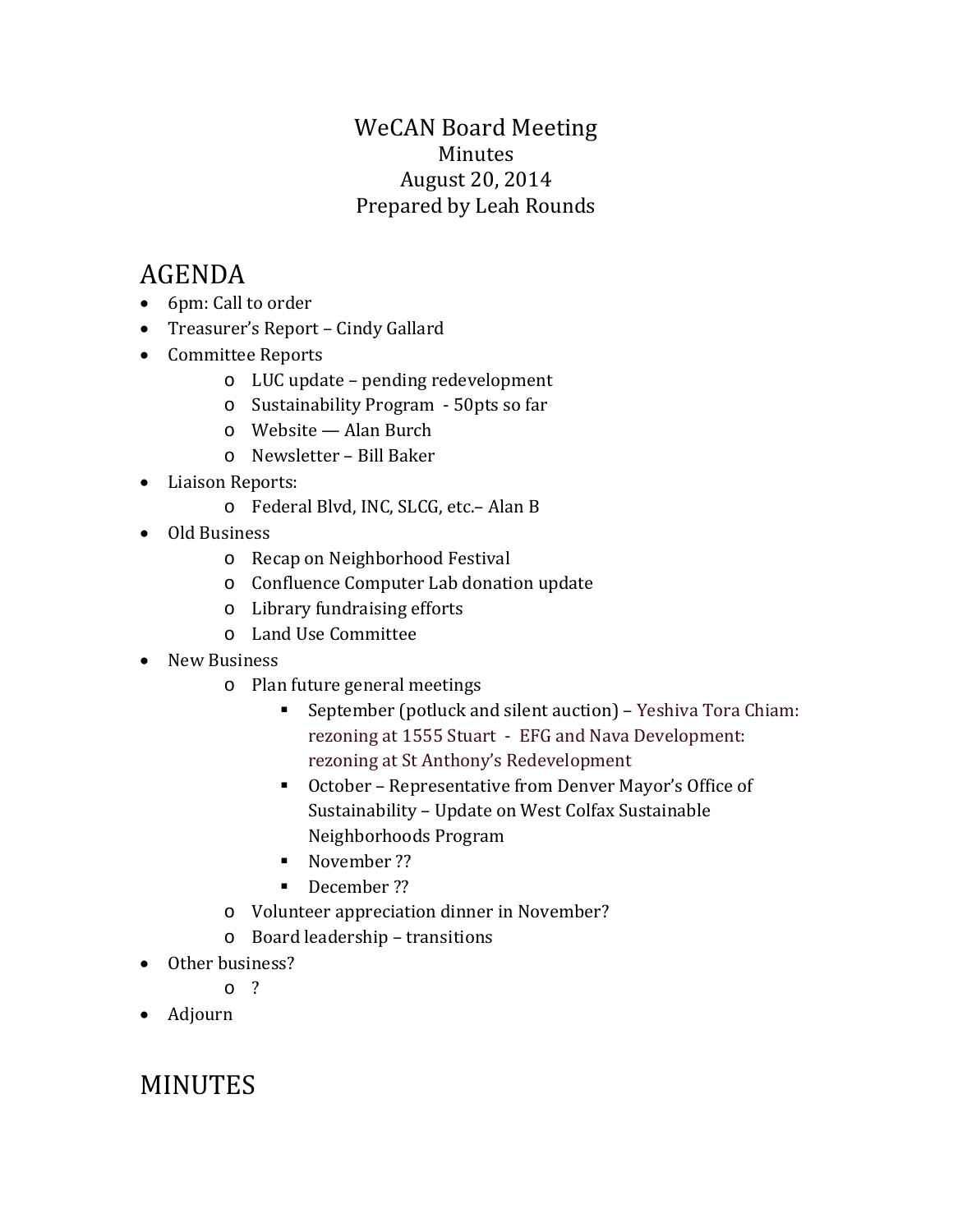The meeting was called to order at 6:05pm by Chad Reischl

In attendance –Barb Baker, Bill Baker, Alan Burch, Cindy Gallard, Natalie James, Chad Reischl, Leah Rounds, and Ben Stetler. Guests Diana and Jim

#### Treasurer's Report (Cindy)

- Library fund is at \$2,800 plus the matching \$1000 from the library.
- \$200 donation for school supplies
- City tax is being charged at Office Depot, which is about \$150 for the year. Changing vendors is a lot of work, and there's no guarantee the tax would be waived at a new vendor. Cindy will research vendors in Lakewood. Print 2,200 fliers every month on blue paper, 2-sided, for \$175 a month.
- An old seniors fund has about \$600 left in it. Motion made to move this to the library fundraising account, seconded, all voted in favor
- WeCAN cares fund has \$524.28; possibly leave \$200 and move the rest to the library fund. Wait to see what comes in at the September general meeting on the silent auction items, and then move it over.

#### Committee Reports

- LUC (Ben)
	- o Design review committee for St. Anthony's recently met. Block 1 (Raleigh-Stuart,  $16<sup>th</sup> - 17<sup>th</sup>$ ) is asking to be re-zoned for 12 stories. Developers came with an impressive design that was artfully done. They will be for-sale condos. It is critical this rezoning happens and will serve as a catalyst to the neighborhood.
	- o Sloan's Lake Neighborhood Association has filed an ethic complaint against Susan Sheppard, citing her campaign contributions from EFG and others involved in the project as a conflict of interest. Susan needs to hear from supporters of this density and rezoning
	- o Some version of a LUC needs to exist to come up with a strategy to support this rezoning
	- o At the September general meeting the WeCAN membership can vote in support of this rezoning. Nava Development will present their designs and Ben will have a chance to speak on this issue. May make fliers available for general membership on the benefits of this rezoning
	- o President's group has a short list of people to ask to serve on the LUC. People involved need to have some familiarity with city planning
- Sustainability (Chad)
	- o Currently have 50 points towards the 60 point certification
	- o Might need to brainstorm more project ideas at the Oct. general meeting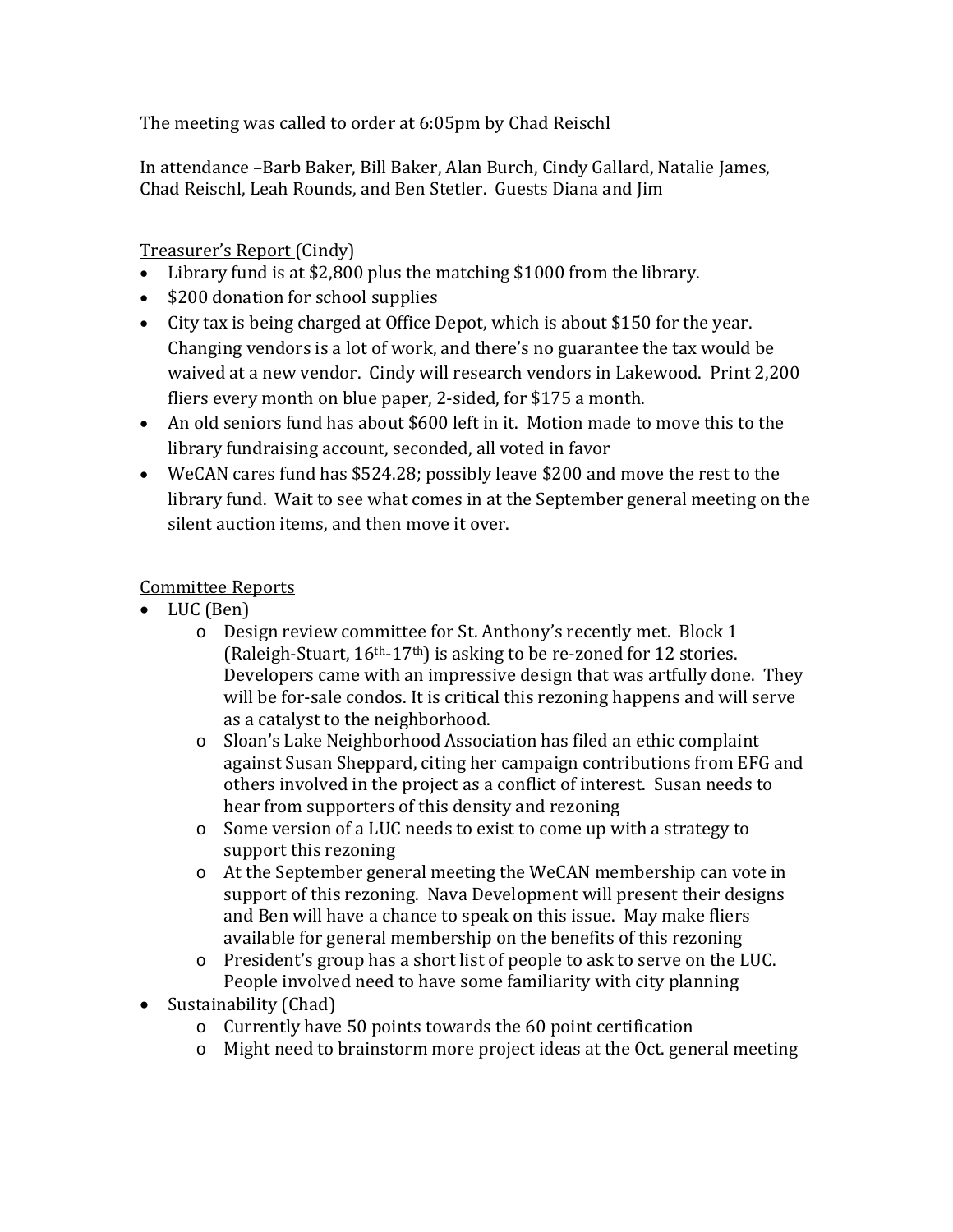- o DPD is doing a light bulb program, giving out light bulbs and information on keeping porch lights on for safety. Having people take the light bulbs and fliers to neighborhoods could be made a sustainability project
- o Ask DPD to present information on Neighborhood Watch at a future general meeting. Need a neighborhood coordinator to act as a liaison to DPD, and also each block needs a captain.
- o Sustainable Neighborhood Network is having a potluck picnic on Sunday, August 24th at Sloan's Lake Park (17th and Utica). A chance to meet others participating in this project, please RSVP to the evite
- Website (Alan)
	- o Still in need of more content, but some has been coming in
	- o Maria and Don have been working on the website
	- o Alan is happy to train anyone to add content to the website
- Newsletters (Bill)
	- o One route has been filled, but still in need of three carriers
	- o Jude of Confluence has been helping to fill in the delivery gaps

#### Liaison Reports (Alan)

- Federal Blyd. Sponsoring a happy hour on Thursday, August  $21^{st}$  for all the surrounding RNOs. At Chili Verde with some free appetizers, \$5 margaritas, and the patio is reserved
- INC Alan needs another WeCAN delegate to go with him to these meetings
- SLCG Had their annual potluck recently. Their pig roast is coming up and it generally has a good turn-out

#### Old Business

- The Neighborhood Festival went well. The mayor stayed for a while and talked with people
- The Library fundraiser silent auction needs a letter from Chad for landscaping services and the Ace gift card

#### New Business

- Plan for future meetings
	- o September: potluck and silent auction, Yeshiva Tora Chiam re: rezoning at 1555 Stuart for new boys' dorm, and EFG and Nava Development re: rezoning on block 1